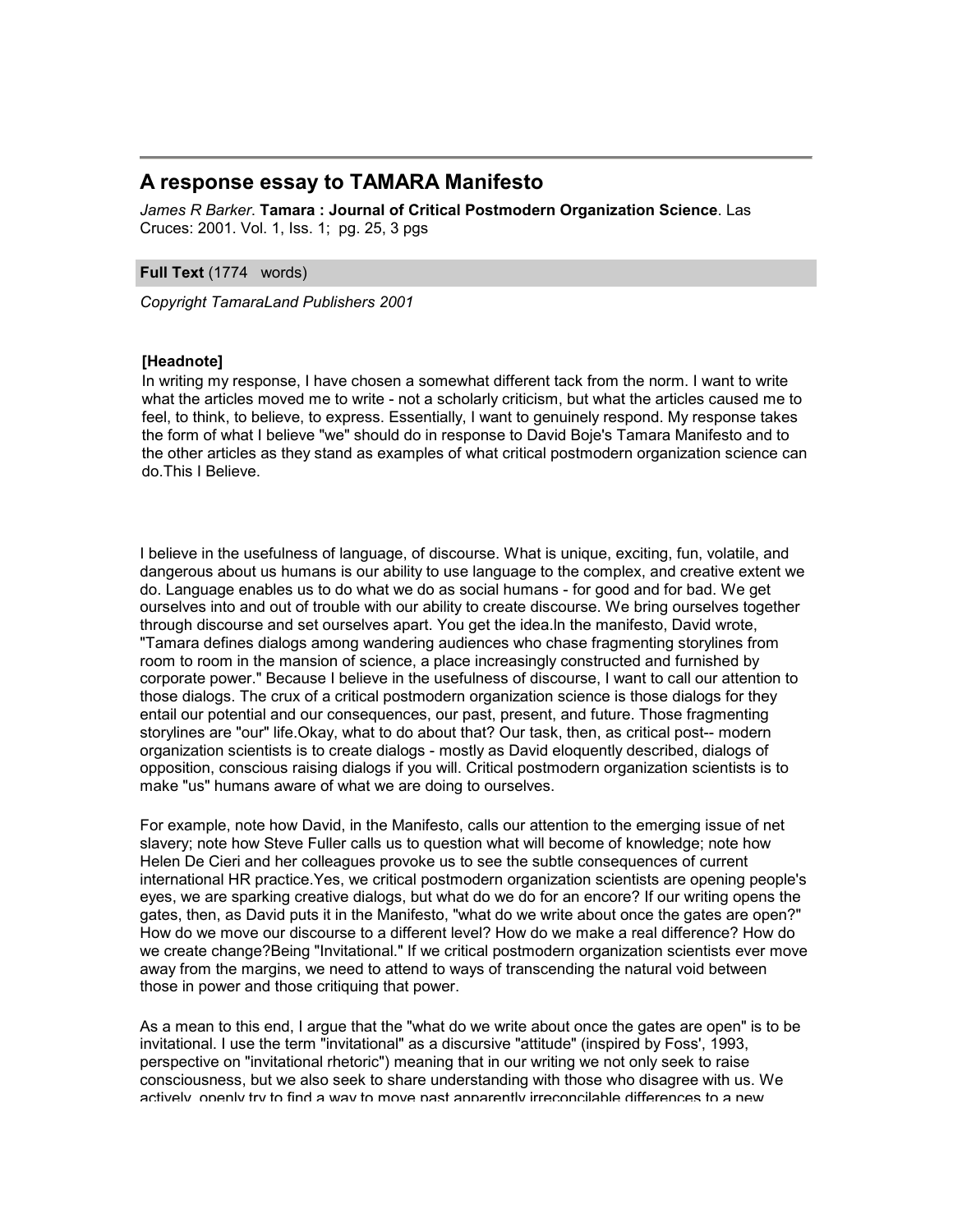creative level of understanding - in a sense, inviting an inventive solution the problems that divide us by creating a shared discourse of mutual awareness.

That said, what to do as the gates open?Provoke and invite response. Initially, as "invitational" critical postmodern organizational scientists, we should continue to do what we have been doing well: raising consciousness. We are generally quite good at expanding the range of argument on organizational phenomena. We are quite good at identifying the consequences of our organizations and organized discourses and provoking thought. I would urge us to think more toward provoking dialogs. Again, as David reminded us in the Manifesto, postmodern life means wandering audiences chasing fragmenting storylines. Dialogs help us make sense of the storylines, put the discourses together into something meaningful. As we provoke the holders of power, individual or corporate, we should invite their response, for in doing so, we create a dialog. We invent the potential for change to occur.

Focus on the Values. But, how should we proceed in inventing the potential for change to occur, for inventing that shared discourse of mutual awareness? I argue that we should focus on creating our dialogs around powerful, shared values that connect us all. Discourses are inherently value based. To the extent that we share values as a culture or as a people, we can act socially. We can do things together. To the extent that we share values, we can create invitational dialogs.

What this means is that in our writing, we articulate the consequences we find and we formulate our arguments in terms of powerful, difficult to resist, and commonly shared values. For example, note how David's work provokes us to engage the dehumanization inherent in sweatshops. In the present set of articles, note how Helen, Julie, and Marilyn key their arguments around the issues of ethnocentrism and paternalism. Fairness, dignity, equity, tolerance, and nurturing are but a few of the values that bind us together as social human beings in an organized world. When we make arguments rooted in fairness, equity, and the like, we provoke a response less about efficiency, effectiveness, and profitability and more about the quality of human life. Once "we" agree that we are discussing a problem with the quality of human life, "we" have taken a step toward resolving the issues that divide us.But, we critical postmodern organization scientists face another problem. While we can battle the beast of anti-intellectualism, we often butt our heads against the wall of anti-organization. We get the bad rap of being positioned as radicals who want to dismantle the world of work as everyone knows it and take away everybody's small slice of the good life. It is a simplistic stereotype, but it has a lot of currency.We readily create dialogs about organizations doing "good," acting in moral and ethical ways. Granted, we mostly tend to focus on the "not doing good" side as we write a lot about how organizations act unethically. But we tend, generally, to distance ourselves from helping organizations do well, to be successful, effective, and profitable. For us to be truly invitational, we need to engage strongly the applied side of organizational life. We need teach organizations how to inject ethics into strategic plans. We need to teach organizations how to assess the values that underlie their actions. We need to help organizations invite the discussion of the quality of worker life onto the discursive table as a key element of the organization doing well and doing good (for a more thorough discussion of "doing well" and "doing good" is this context, see Barker, 1999, pp ). Both Steve's discussion of knowledge management and Helen, Julie, and Marilyn's discussion of international human resource management, while mostly conscious raising, do nudge us gently toward the applied side. I want us to do more. I want us to embrace it. If we only concern ourselves with whether or not organizations do good and abandon the need to help organizations do well, we will have taken the sure path to oblivion.Develop Our Critical Pedagogy. As David discusses in the Manifesto, a critical pedagogy is vital to our interests. And, he is right on. If we want to be invitational, if we want change, then let's concentrate on what we do day-in and day-out. We can help students learn the value of openmindedness and tolerance - not just in human relations but also in corporate finance, in strategy, in organizational theory, in marketing, and so forth. We can teach the usefulness of managers assessing the values that motivate their actions, of an open discussion about the "human" merits of business decisions.Toward the end of Steve's article on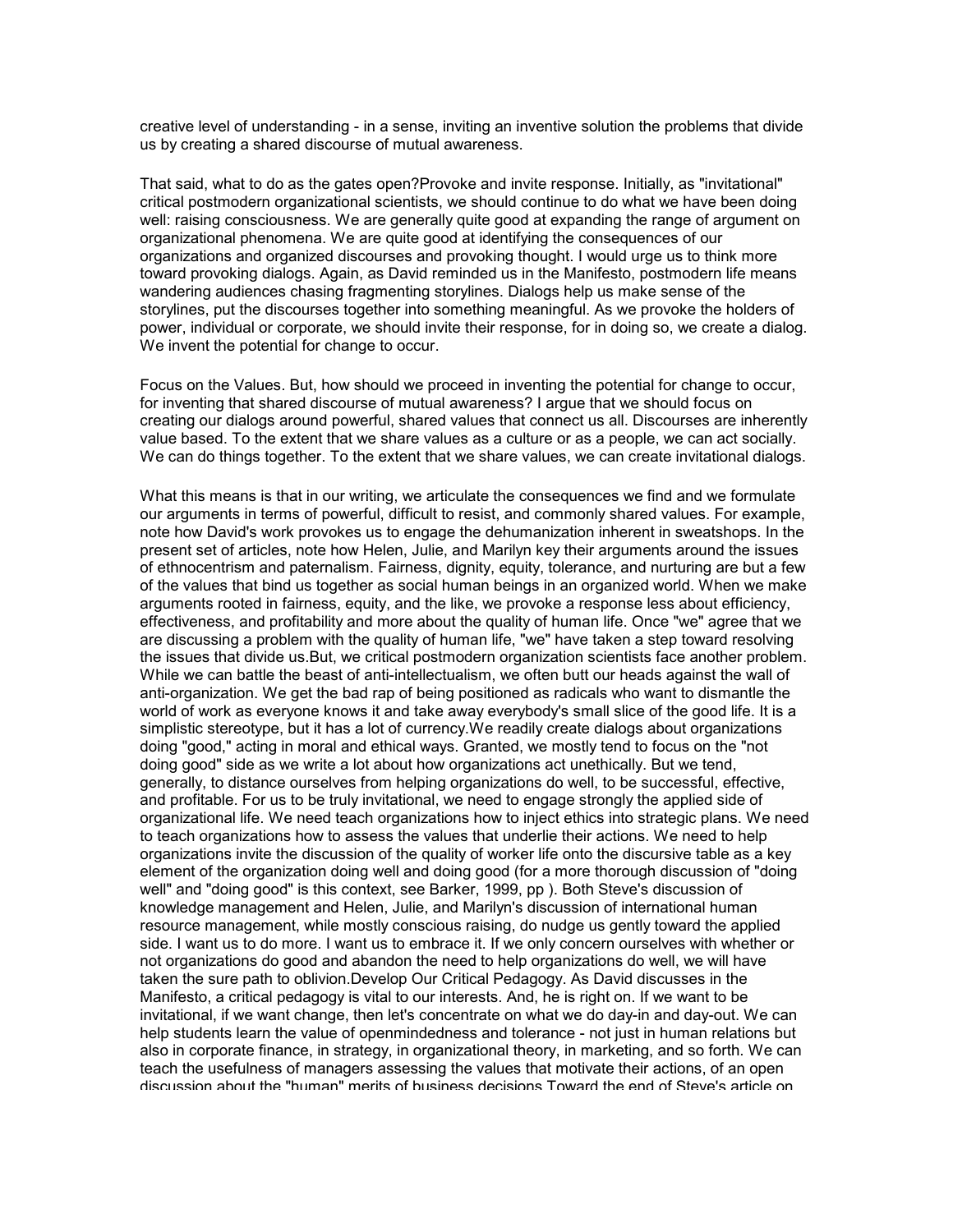knowledge management, he discusses courses of study in the new Swedish Executive Ph.D.,

[T]he business doctoral students acquire habits of mind that were not part of their undergraduate degree training (usually in narrow technical subjects) and have not been especially fostered in the business environments where they have been working. These include tolerance, respect and capacity for sustained reading, rigour, abstraction, synthesis, and criticism. Indeed, the Executive Ph.D. programme addresses the problem of corporate amnesia quite literally by teaching students how to institutional ise a corporate conversation that continually rehearses the history and re-plots the aims of the organisation, in light of current practice.

Sounds good right? So, why limit such a good thing to doctoral work? As David implies in the Manifesto, our task is to bring a critical pedagogy to all the classes we teach.

In my own work, which is all undergraduate teaching, I struggle with how to bring critical perspectives into classes demanding narrow technical expertise. My tactic for helping my students become more invitational managers is to focus my energy on critical thinking skills. I try to teach my students to see the need for open discussions about values, to see the importance of dissenting opinions in organizational decision making, to see the human costs of organized work as an issue they must address as managers. Granted it's a small part of the puzzle, but it works. The more we open minds, the more we create the conditions for us all to be invitational in the organization.

You Might Say that I'm a Dreamer. When I write, as I have done above, about discourse, values, and "being invitational," I am often accused of being simplistic and of "taking a leap of faith" by putting so much stock in the human ability to use language. My response to such criticism is to say, "Right . . " and wait for a response. That response usually gives me insight into what is really upsetting my accuser and gives us the beginning of a useful, invitational dialog.

I choose to put my faith in our human ability to use language, in our ability to create discourses that solve our problems.- As a critical postmodern organization scientist, I see the rhetorical cannon of "invention" as the greatest invention we humans have created. Discursively, "being invitational" helps us critical postmodern organization scientists move from being simply oppositional to being collaborators, to creating something new. So, let's get on with it.

Cheers,Tamara!

## **[Author Affiliation]**

James R. Barker is an Associate Professor of Organizational Theory and Strategy and Director of Research in the Department of Management at the U.S. Air Force Academy. His research interests include the development of organizational control systems and the consequences of innovation and restructuring on organizational systems and practices.

Reproduced with permission of the copyright owner. Further reproduction or distribution is prohibited without permission.

Publication title: Tamara : Journal of Critical Postmodern Organization Science. Las Cruces: 2001. Vol. 1, Iss. 1; pg. 25, 3 pgs